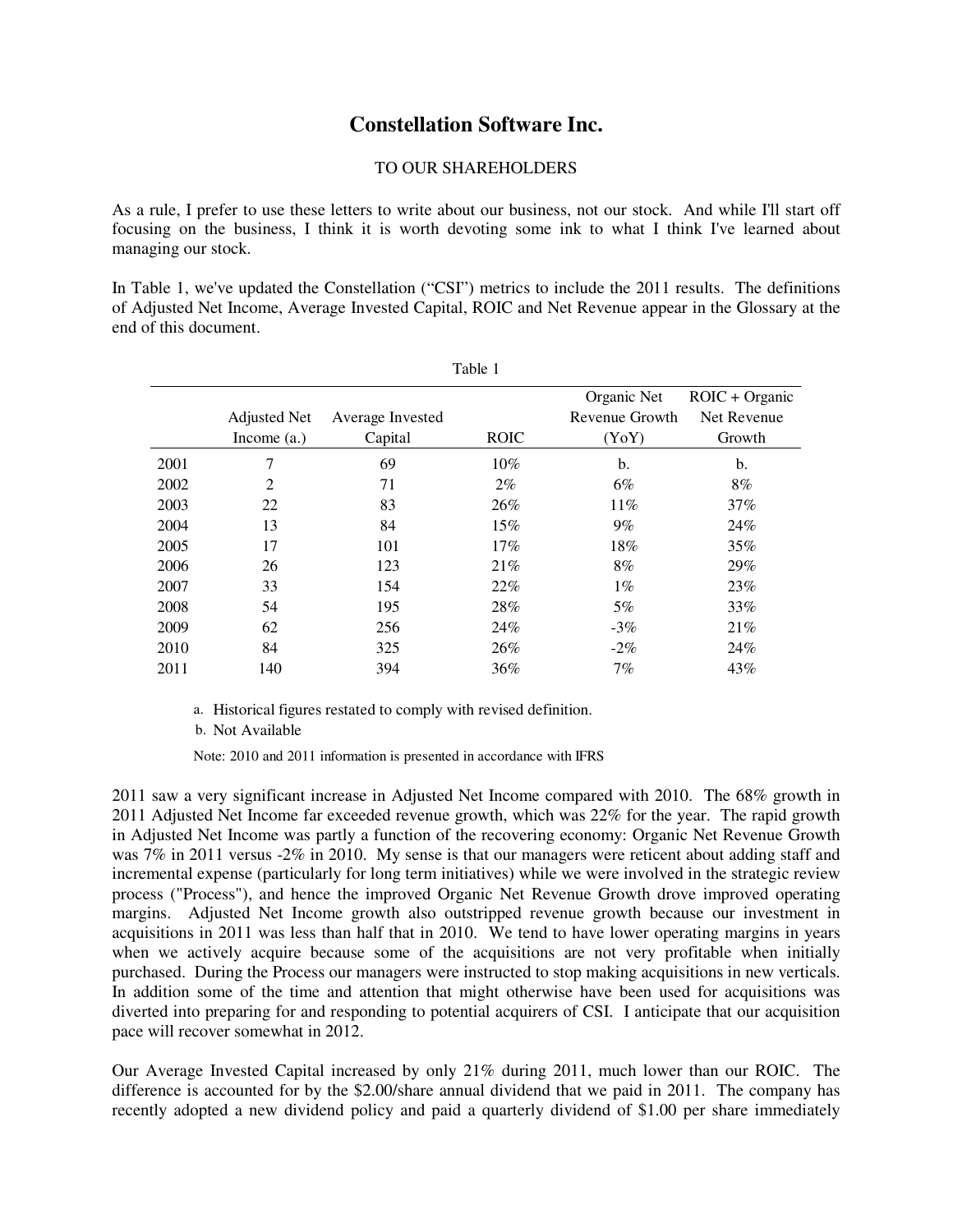following the end of our first quarter. Because of the new dividend policy, we anticipate that Average Invested Capital will grow at a much lower rate in the coming decade, than it has in the past.

ROIC in 2011 was 36%. I believe that the Process created a focus on short-term profitability that detracted from our investment in long-term initiatives and from acquisitions that would generate attractive (but sub 36%) ROIC's. I expect to see our ROIC decrease in the coming decade as margins moderate and we deploy more capital.

Organic Net Revenue Growth recovered to 7% in 2011. I believe that this was a post-recession bounce. We don't expect organic growth to continue at this pace over an extended period.

We use the sum of ROIC and Organic Net Revenue Growth as the best single metric for measuring the short-term performance of our low asset intensity software businesses. For 2011, CSI's ROIC plus Organic Net Revenue Growth was 43%, a spectacular performance that we would be hard pressed and illadvised to try to repeat.

When short term results (such as our 68% growth in 2011 Adjusted Net Income) seem unusually good, it is worth examining other measures of intrinsic value that are not as subject to short-term swings. In Table 2, you can see that CSI's Maintenance Revenue grew 24% in 2011, slower than in most prior years. If you believe that intrinsic value is closely correlated with Maintenance Revenue, and factor in our unchanging share count, then arguably CSI's value per share incremented very satisfactorily... though perhaps not at the pace that our Adjusted Net Income growth would suggest.

|                                 |        | rabie z |        |        |        |        |
|---------------------------------|--------|---------|--------|--------|--------|--------|
|                                 | 2006   | 2007    | 2008   | 2009   | 2010   | 2011   |
| Maintenance Revenue (US\$MM)    | 116    | 142     | 193    | 252    | 340    | 422    |
| Growth from:                    |        |         |        |        |        |        |
| Acquisitions                    | 17%    | 11%     | 24%    | 27%    | 28%    | 15%    |
| Organic Sources                 |        |         |        |        |        |        |
| a) New maintenance              | 15%    | 10%     | 10%    | 8%     | 8%     | $8\%$  |
| b) Price increases              | $5\%$  | $8\%$   | $9\%$  | $3\%$  | 6%     | $6\%$  |
| c) Attrition - Lost Modules     | $-2\%$ | $-2\%$  | $-3\%$ | $-3\%$ | $-3\%$ | $-2\%$ |
| d) Attrition - Lost Customers   | $-4%$  | $-4\%$  | $-4\%$ | $-4\%$ | $-4\%$ | $-3\%$ |
| <b>Total Organic Growth</b>     | 14%    | 12%     | 12%    | $4\%$  | 7%     | $9\%$  |
| <b>Total Maintenance Growth</b> | 31%    | 23%     | 36%    | 31%    | 35%    | 24%    |

 $T_{21}$   $T_{22}$   $T_{23}$ 

Growth in Maintenance Revenue due to acquisitions slowed to 15% in 2011 and is expected to slow further in 2012 due to the unusually low amount of our acquisition investment in the last half of 2011. Longer term, we will be satisfied if the company generates 10% Maintenance Revenue growth from acquisitions, though it is conceivable we could exceed this number if we succeed in improving the efficiency of our acquisition process.

The organic growth in Maintenance Revenues edged up to 9% in 2011. We were particularly pleased to see customer attrition decrease to 5.5% in 2011 from 6.7% the previous year. One note of caution with regard to the organic and acquired Maintenance Revenue growth numbers… while the analysis in Table 2 foots to our reported Maintenance Revenue for financial reporting purposes, the individual components reflected in this table are generated by examining and categorising thousands of records. This analysis isn't perfect, but I believe it is a fair illustration of the trends in our maintenance base and, ultimately, the trends underlying the intrinsic value of our business.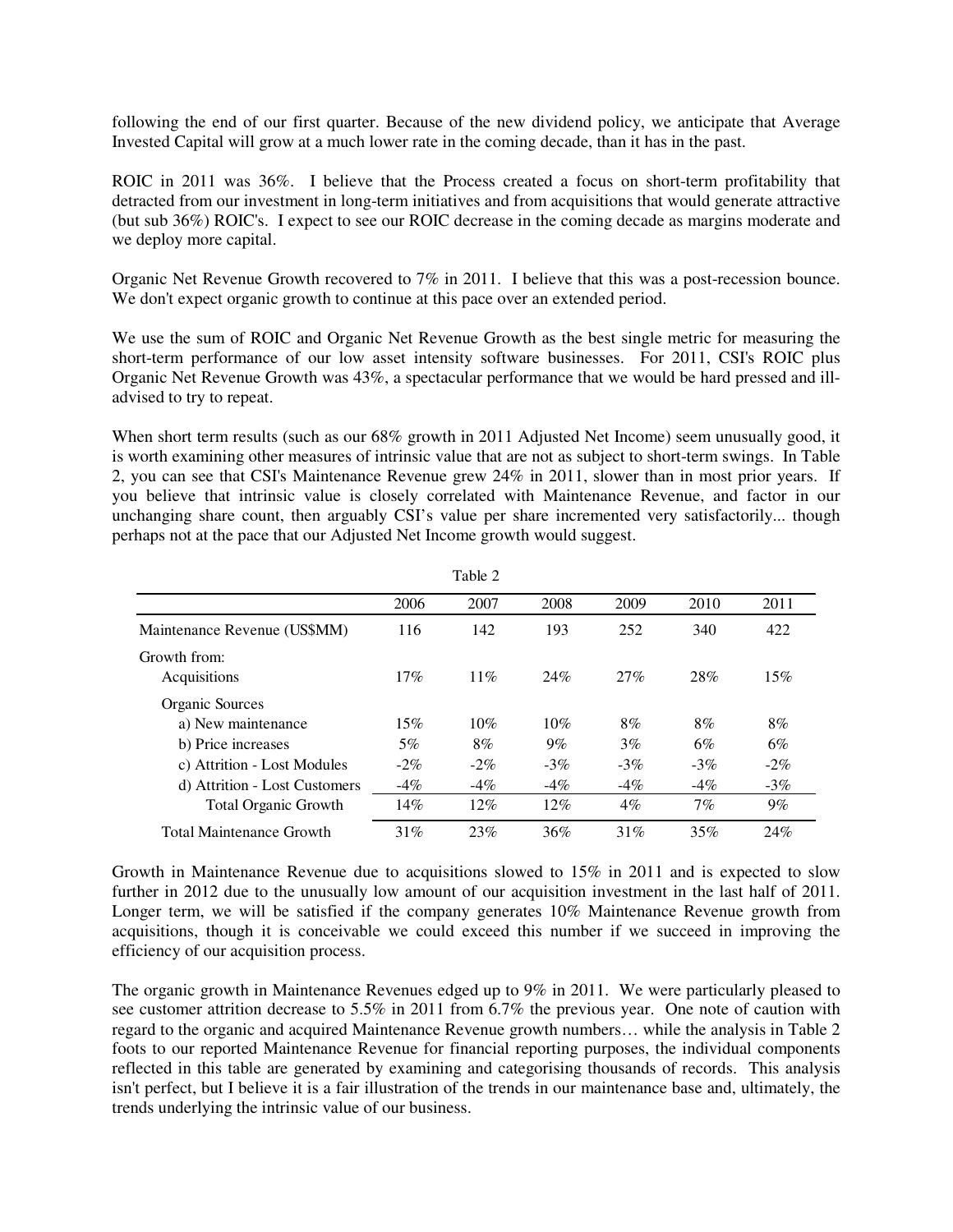A couple of years ago we added some GAAP/IFRS metrics to our regular letters to shareholders, which we've updated in Table 3.

In 2011, revenue per share increased 22% and cash flow from operating activities per share increased 28%. The growth in cash flow from operating activities cannot outpace revenues ad infinitum. I expect these two growth rates to track each other more closely in the future.

Having had the chance to review the tables, I hope you'll join me in thanking the CSI employees for a wonderful decade. It is a rare company that consistently increases its per share financial fundamentals by 25% or more for such an extended period.

|                   | Total Revenue per Share |        | Cash Flow from Operating<br>Activities per Share | <b>Total Share</b><br>Count |        |
|-------------------|-------------------------|--------|--------------------------------------------------|-----------------------------|--------|
|                   | YoY $\triangle$         |        |                                                  |                             |        |
| 2000              | 3.00                    |        | 0.06                                             |                             | 19,439 |
| 2001              | 2.95                    | $-2\%$ | 0.48                                             | 729%                        | 19,284 |
| 2002              | 3.22                    | $9\%$  | 0.43                                             | $-11\%$                     | 19,342 |
| 2003              | 4.16                    | 29%    | 0.74                                             | 72%                         | 19,428 |
| 2004              | 5.49                    | 32%    | 0.59                                             | $-20\%$                     | 19,891 |
| 2005              | 8.11                    | 48%    | 1.21                                             | 106%                        | 20,392 |
| 2006              | 10.01                   | 23%    | 1.36                                             | $12\%$                      | 21,065 |
| 2007              | 11.47                   | 15%    | 1.62                                             | 19%                         | 21,192 |
| 2008              | 15.60                   | 36%    | 2.96                                             | 83%                         | 21,192 |
| 2009              | 20.67                   | 32%    | 3.85                                             | $30\%$                      | 21,192 |
| 2010              | 29.92                   | 45%    | 5.06                                             | 32%                         | 21,192 |
| 2011              | 36.49                   | 22%    | 6.49                                             | 28%                         | 21,192 |
| CAGR <sup>*</sup> |                         | 25%    |                                                  | 30%                         |        |

Table 3

 \* Cash flow CAGR calculated from 2001. It is 53% if calculated from 2000. Note: 2010 and 2011 information is presented in accordance with IFRS

Moving on to the "manage the stock versus manage the company" issue… I used to maintain that if we concentrated on fundamentals, then our stock price would take care of itself. The events of the last year have forced me to re-think that contention. I'm coming around to the belief that if our stock price strays too far (either high or low) from intrinsic value, then the business may suffer: Too low, and we may end up with the barbarians at the gate; too high, and we may lose previously loyal shareholders and shareholder-employees to more attractive opportunities.

In previous letters (for instance, the 2008 letter to shareholders), I've talked about how important longterm oriented employees, customers and shareholders are to both our strategy and organisational design. A long-term orientation requires a high degree of mutual trust between the company and all of its constituents.

We trust our managers and employees and hence try to encumber them with as little bureaucracy as possible. We encourage our managers to launch initiatives, which in our industry, often require 5 to 10 years to generate payback. We are comfortable providing them with capital to purchase businesses that won't be immediately accretive, but that have the potential to be long-term franchises for CSI. We nearly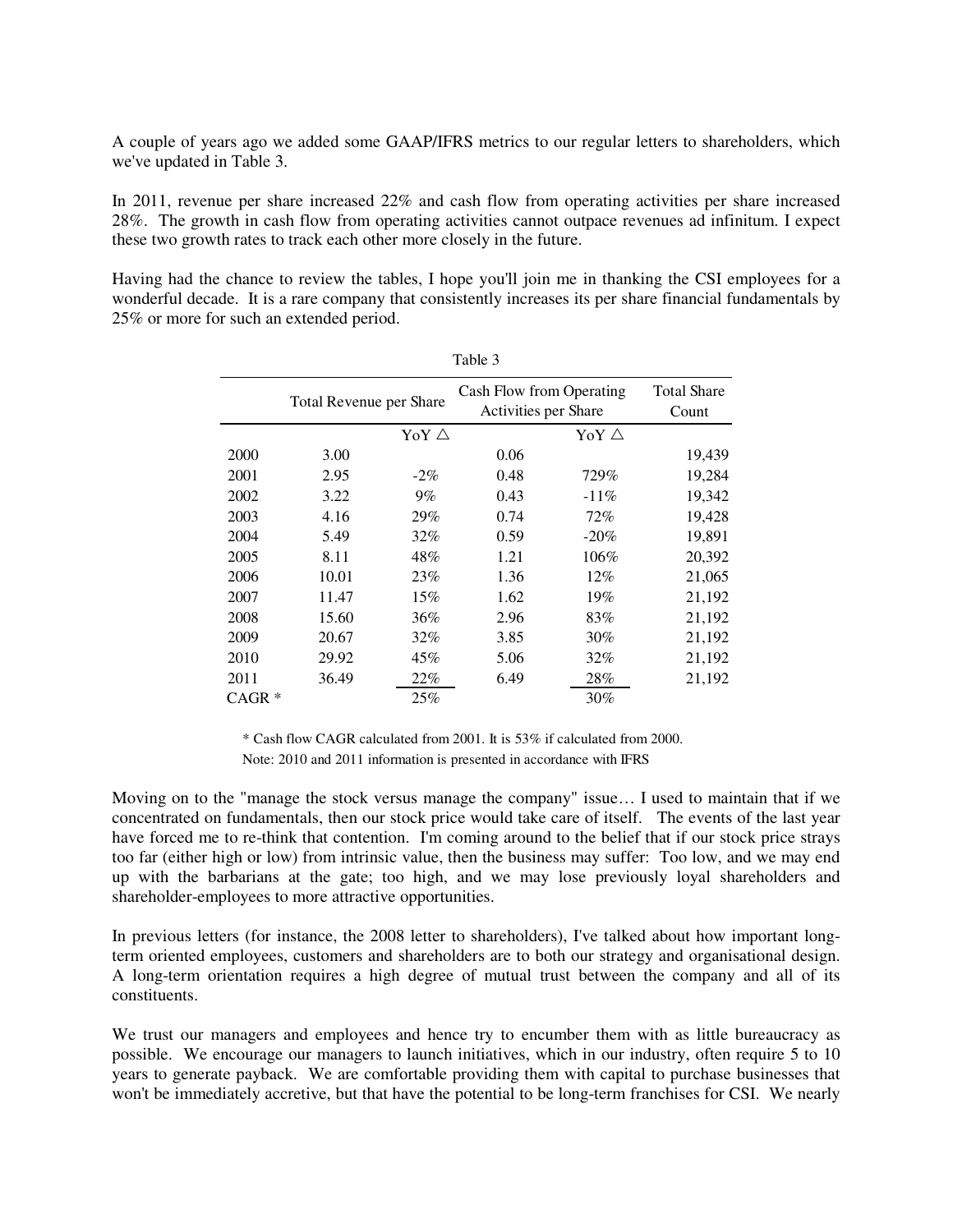always promote from within because mutual trust and loyalty take years to build, and conversely, newly hired smart and/or manipulative mercenaries can take years to identify and root out. We incent managers and employees with shares (escrowed for 3-5 years) so that they are economically aligned with shareholders. In return we need and want loyal employees... if they aren't planning to be around for 5 years, then they aren't going to care much about the outcome of multi-year initiatives, and they certainly aren't going to forego short-term bonuses for long-term profits.

When a company is put on the block, employees worry, and trust erodes. It isn't hard to imagine their concerns: Will the current long-term oriented compensation plans be changed? Will independence be constrained? Will their boss be fired? Will they have to fire some mandated percentage of their longterm employees? Should they embark on attractive initiatives which will lose money in the short-term? Why do major shareholders want to sell and is there something daunting in the future that the major shareholders see?

Customers rely on us to provide them with the tools to keep their businesses operating efficiently and adapt their information systems to evolving best practices within their industry. They also begin to question their relationships with the company when a potential sale is announced: Will pricing change? Do they need stronger agreements to protect themselves? Will they be dealing with different employees? Will the company have significant debt if it is sold? Will the company continue to invest in its solutions?

And long-term shareholders begin to question their commitment to the company: Is the board exploring a sale because they are concerned about the long-term prospects for the company? Has the company been "optimised", and hence should shareholders sell now before the fundamentals plateau?

Our employees, customers and long-term shareholders endured 9 months of these Process related uncertainties last year. There's no doubt in my mind that the Process hurt the company's prospects. However, the ironic and perverse result of the Process, was that our short-term profits improved, acquisition investment slowed, cash piled up and the board was able to institute significant dividends, all of which seems to have contributed to a greater than 70% increase in our stock price over the last 16 months. The stock price increase effectively scuttled the chances of selling the entire company to a financial buyer, while at the same time allowing our two major shareholders to sell some shares at prices which they felt were closer to intrinsic value.

When we announced the Process, I asked a number of our sophisticated long term shareholders (other than the two major shareholders) for their estimate of the intrinsic value of the company. I was surprised by their answers (they seemed high to me), but assumed that they were just trying to put a high sticker price on the company in the event of a sale. During the course of the ensuing year these investors have significantly increased their stake in CSI at ever-increasing prices. This vote of confidence achieved two things: Firstly, it made me accept that the company was likely undervalued when the Process started. It also convinced me that we have the nucleus of a group of competent long-term oriented shareholders who can provide the stable ownership which will allow us to prosper. A respected investor told me, "You end up with the shareholders you deserve". I'm hoping that's true.

There is a nuance to "stock price management" that may be unusually important to CSI. For nearly all companies, when their stock price gets too low, there is the potential for a "Process", and obviously we are no different. However, when CSI's stock price gets too high, I think we have the potential to lose our most valuable cohort - our senior managers. Most of these employees have been with us for many years. Most of them started out as operators. They've refined their operating chops, learning best practices from their peers and from their own experiments. As vertical market software business operators, I'd say they are amongst the most talented available (and I'm uniquely qualified to be a connoisseur of such talent). They also have another skill, one that is incredibly rare: they respect and know how to deploy capital to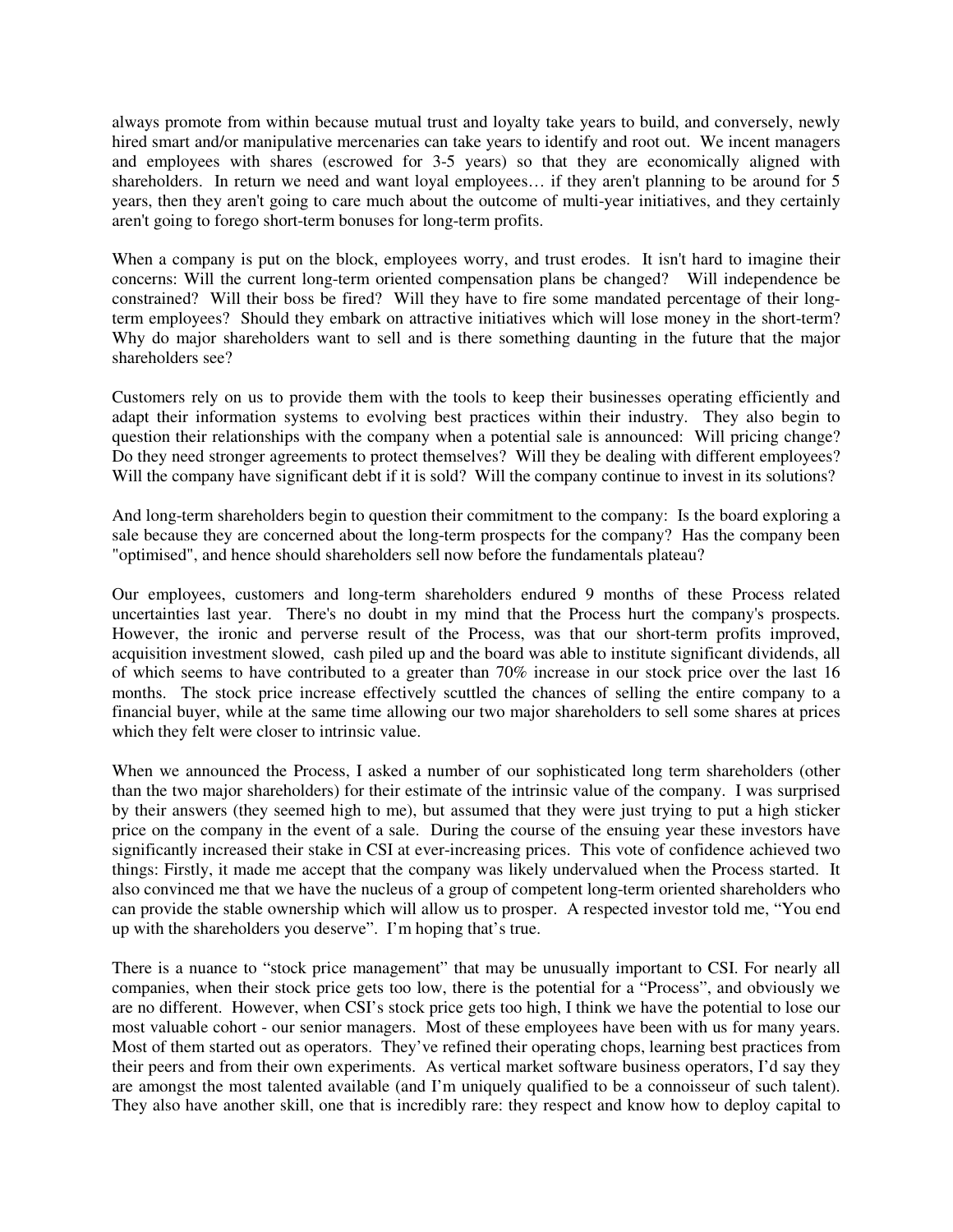generate high rates of return. Glancing at our ROIC+Organic Growth stats, it is evident that our senior managers consistently generate rates of return in excess of 25% on the capital that they deploy. As investors you'll know that this is wildly difficult to achieve. How do we keep these multi-talented managers? Hopefully we provide an environment that is fulfilling, colleagues that are both challenging and entertaining, and work that is meaningful. We also pay them well. They are all millionaires many times over, with much of their net worth invested in unescrowed CSI shares. If they don't think that CSI shares will generate high rates of return, they need only sell their shares and use their unique skills to deploy and manage their capital. And because the average business that we buy costs something less than \$3MM, nearly all of these managers could be in business for themselves very quickly.

I've always tried to avoid having CSI's shares trade at too high a price. Many members of the board were conscious of the opposite problem. I think we all now acknowledge the importance of managing our stock into a price range where we neither invite another Process, nor encourage our employee shareholders and long-term investors to liquidate their holdings. I don't think it will be difficult to keep our stock price marching in lock-step with the intrinsic value of our company. The board and I just have to be conscious of doing so.

We will be hosting the annual general meeting on Thursday May 3rd. Many of our Directors and Officers and a number of our senior managers will be in attendance. We look forward to talking about our business and answering your questions. With our increasingly broad institutional and retail ownership, I'm hoping for a record turnout. I hope to see you there.

Mark Leonard May  $2^{nd}$  2012 President Constellation Software Inc.